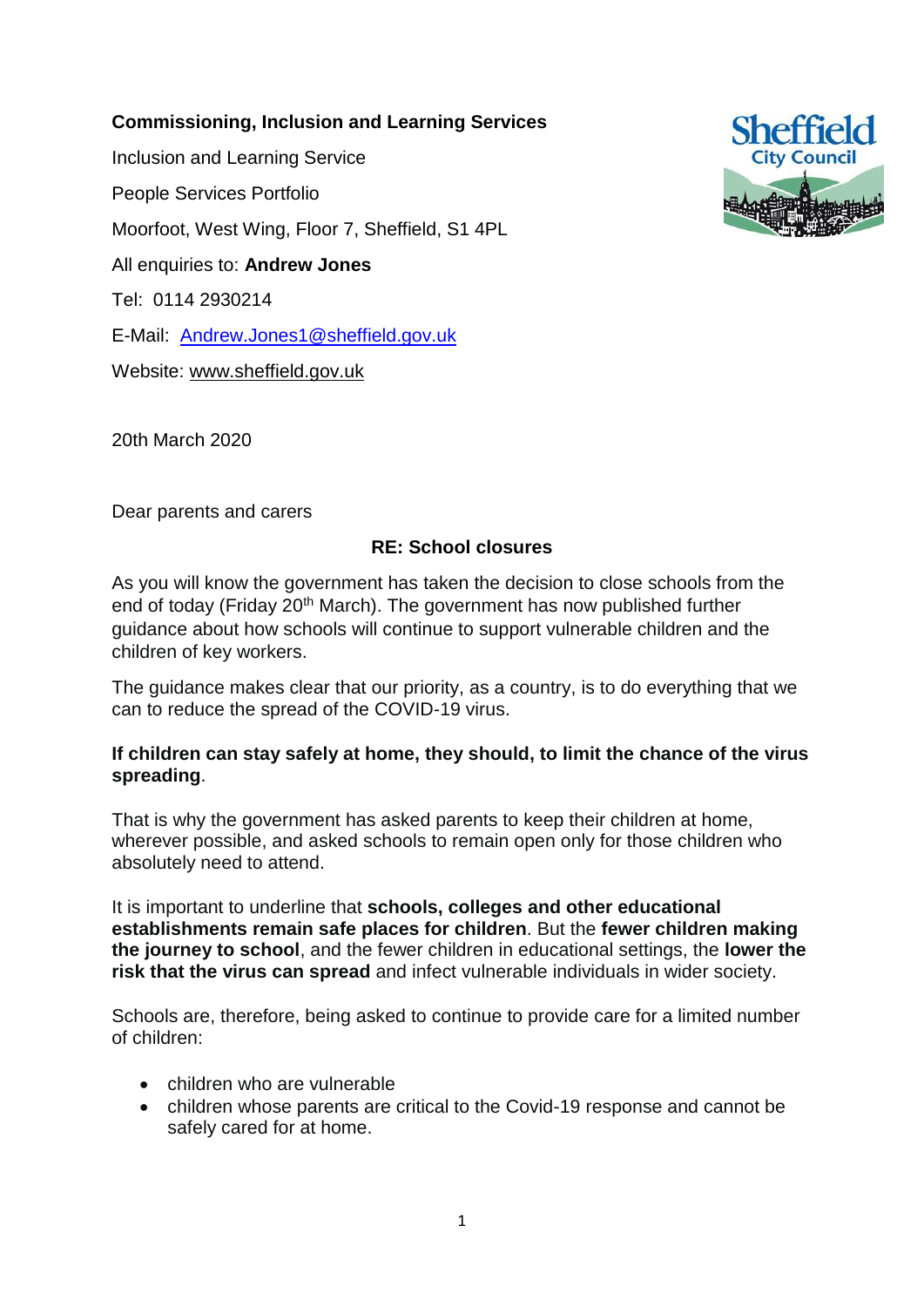## **Vulnerable Children**

**Vulnerable children** include children who are supported by social care, those with safeguarding and welfare needs, including child in need plans, on child protection plans, 'looked after' children, young carers, disabled children and those with education, health and care (EHC) plans.

#### **Parents who are critical to the Covid-19 Response**

Parents whose work is critical to the COVID-19 response include those who work in health and social care and in other key sectors outlined below. **If your work is critical to the COVID-19 response**, or you work in one of the critical sectors listed on the next page, **and you cannot keep your child safe at home then your children will be prioritised for education provision**.

Many parents working in these sectors may still be able to ensure their child is kept at home and **every child who can be safely cared for at home should be.**

Please, therefore, follow these key principles that the government has set out:

- 1. If it is at all possible for children to be at home, then they should be.
- 2. If a child needs specialist support, is vulnerable or has a parent who is a critical worker, then educational provision will be available for them.
- 3. Parents should not rely for childcare upon those who are advised to be in the stringent social distancing category such as grandparents, friends, or family members with underlying conditions.
- 4. Parents should also do everything they can to ensure children are not mixing socially in a way which can continue to spread the virus. They should observe the same social distancing principles as adults.
- 5. Residential special schools, boarding schools and special settings continue to care for children wherever possible.

#### **We anticipate that our Sheffield schools will be open to support the children and young people that need to come on Monday**.

If arrangements need to change in the days and weeks that follow, for example because there are not enough school staff to remain open, your school will keep you informed.

We are extremely proud of our Sheffield schools who have made such magnificent efforts to support our children and young people during this difficult time.

Sheffield City Council, the local NHS providers, and the government are grateful for the work of teachers and workers in educational settings for continuing to provide for the children of the other critical workers of our country. It is an essential part of our national effort to combat this disease.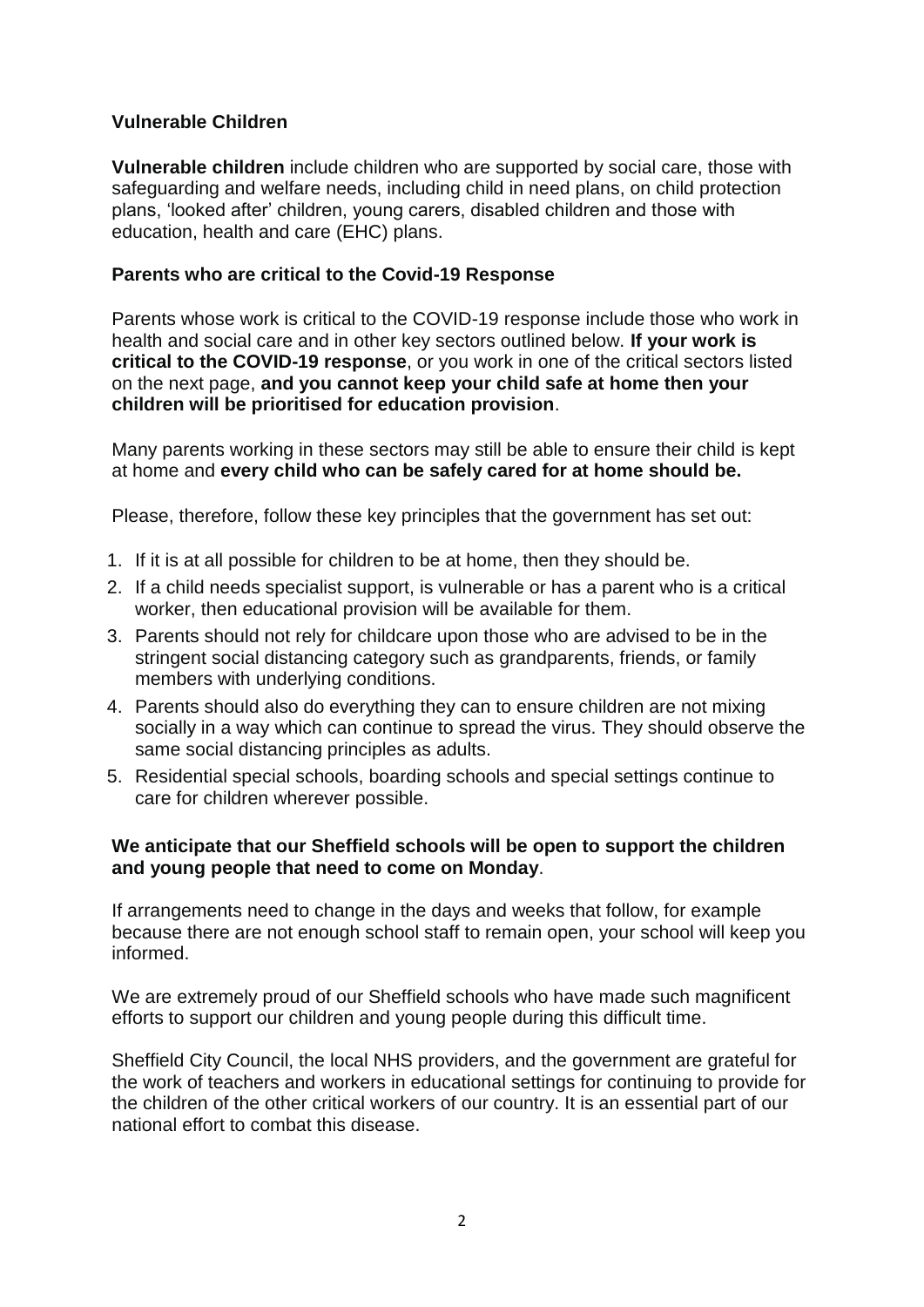Kind regards

andry

**Andrew Jones Assistant Director - Inclusion and Learning Service, Sheffield City Council**

enc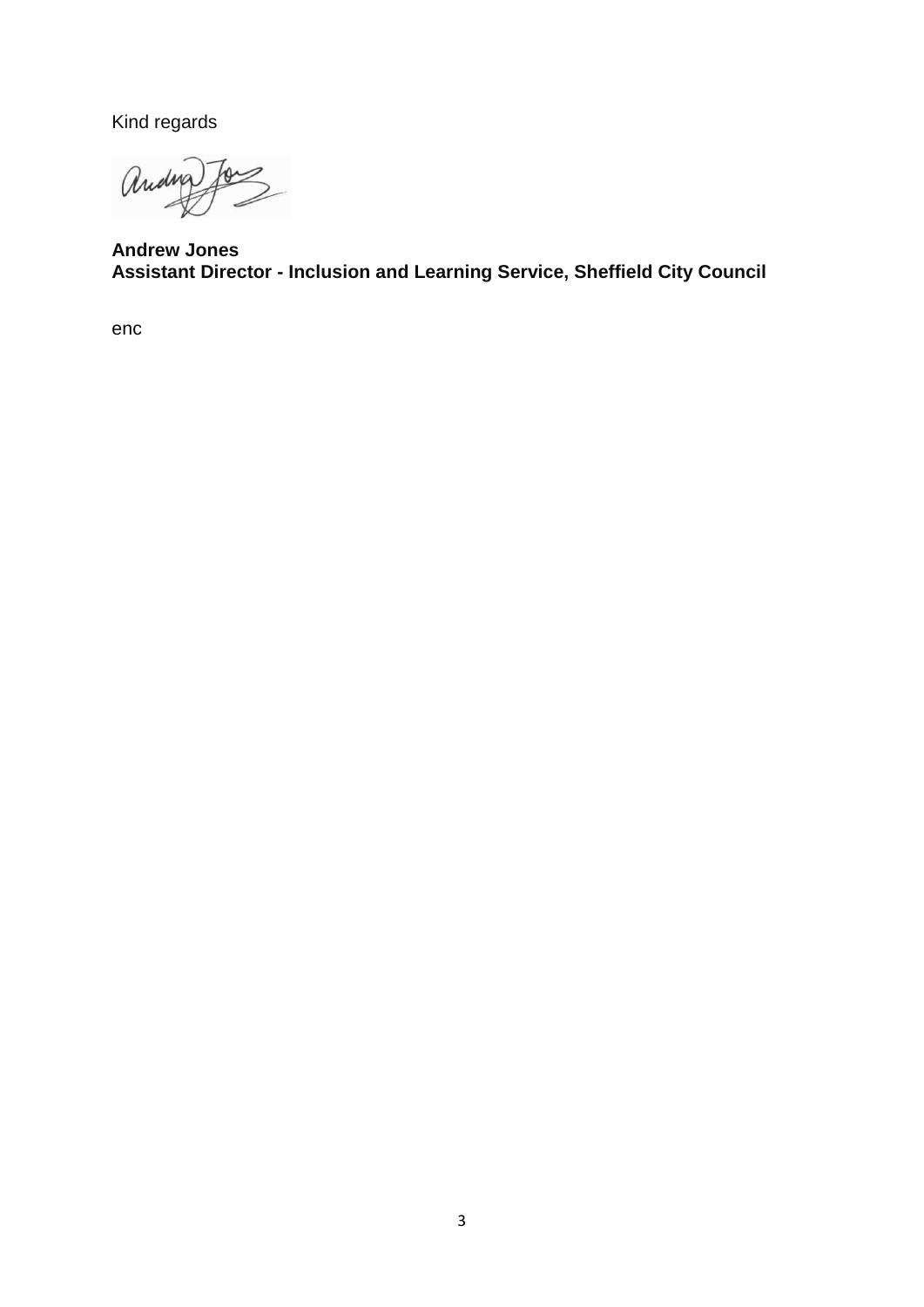# **Key Worker Guidance**

## **Health and social care**

This includes but is not limited to doctors, nurses, midwives, paramedics, social workers, care workers, and other frontline health and social care staff including volunteers; the support and specialist staff required to maintain the UK's health and social care sector; those working as part of the health and social care supply chain, including producers and distributers of medicines and medical and personal protective equipment.

## **Education and childcare**

This includes nursery and teaching staff, social workers and those specialist education professionals who must remain active during the COVID-19 response to deliver this approach.

## **Key public services**

This includes those essential to the running of the justice system, religious staff, charities and workers delivering key frontline services, those responsible for the management of the deceased, and journalists and broadcasters who are providing public service broadcasting.

## **Local and national government**

This only includes those administrative occupations essential to the effective delivery of the COVID-19 response or delivering essential public services such as the payment of benefits, including in government agencies and arms-length bodies.

## **Food and other necessary goods**

This includes those involved in food production, processing, distribution, sale and delivery as well as those essential to the provision of other key goods (for example hygienic and veterinary medicines).

#### **Public safety and national security**

This includes police and support staff, Ministry of Defence civilians, contractor and armed forces personnel (those critical to the delivery of key defence and national security outputs and essential to the response to the COVID-19 pandemic), fire and rescue service employees (including support staff), National Crime Agency staff, those maintaining border security, prison and probation staff and other national security roles, including those overseas.

#### **Transport**

This includes those who will keep the air, water, road and rail passenger and freight transport modes operating during the COVID-19 response, including those working on transport systems through which supply chains pass.

# **Utilities, communication and financial services**

This includes staff needed for essential financial services provision (including but not limited to workers in banks, building societies and financial market infrastructure), the oil, gas, electricity and water sectors (including sewerage), information technology and data infrastructure sector and primary industry supplies to continue during the COVID-19 response, as well as key staff working in the civil nuclear, chemicals, telecommunications (including but not limited to network operations, field